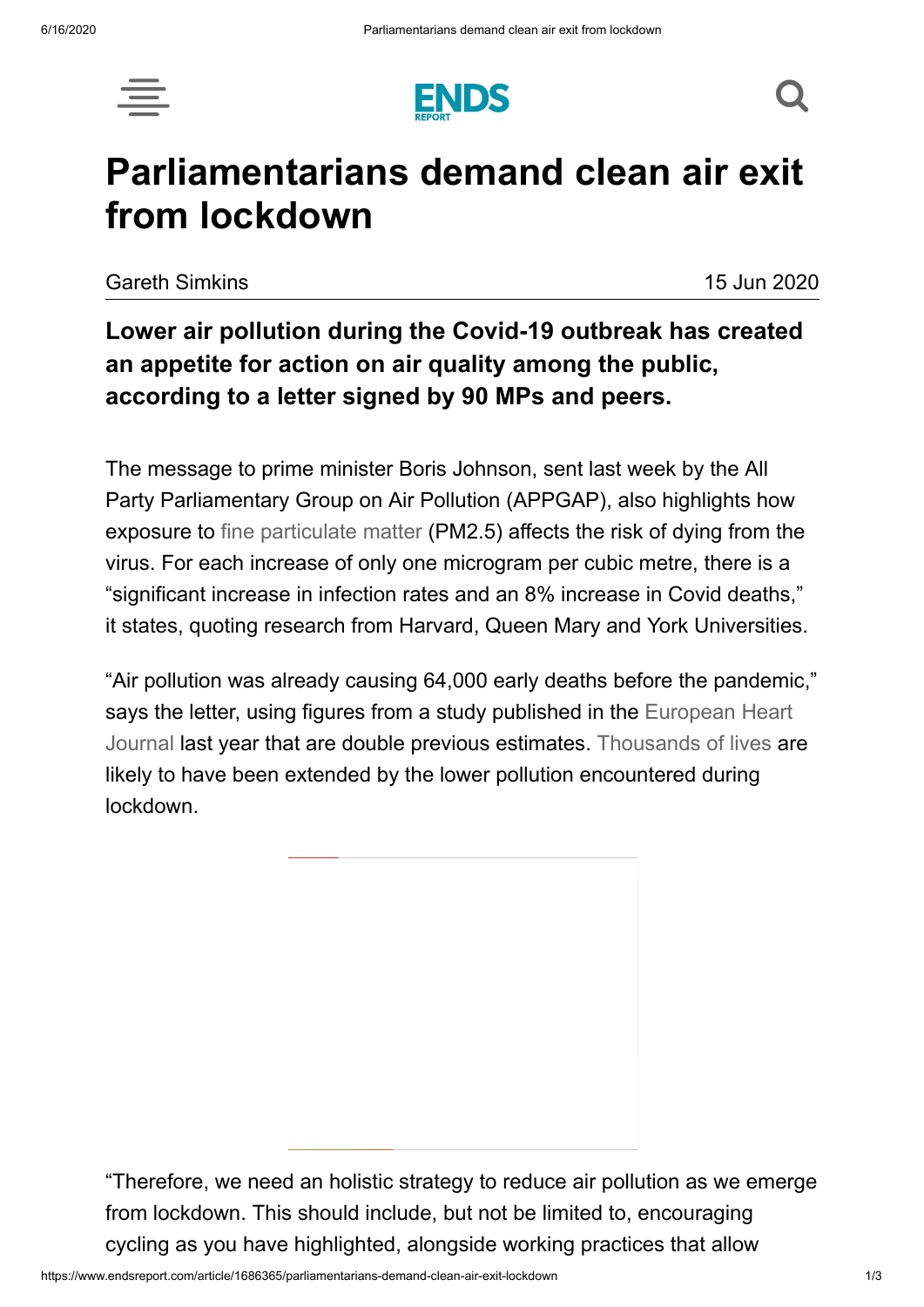technology to reduce travel, more frequent public transport, cleaner private transport, more pedestrian space, a clamp-down on wood and coal burning, improvements in indoor air quality, less polluting machinery, a reduction in ammonia fertilisers and the adoption of World Health Organization air quality targets," the letter adds.

Many of these measures are mentioned in the Clean Air Strategy. Though published a year and a half ago, little has been done to implement it.

## **READ MORE: Coronavirus: Air quality expert urges 'no return' to [pre-pandemic](https://www.endsreport.com/article/1684229/coronavirus-air-quality-expert-urges-no-return-pre-pandemic-emissions) emissions**

The letter's deamands are detailed in an accompanying report, seeking "to avoid, or minimise, a second peak in infection as we emerge from lockdown and set a clear pathway for a healthier, greener recovery. They will support investment which provides a new exports platform to help build a stronger, more resilient and sustainable economy".

The letter echoes earlier comments from Frank Kelly, professor of environment and health at Imperial College and director of its Environmental Research Group, that, ["We can't move back](https://www.endsreport.com/article/1684229/coronavirus-air-quality-expert-urges-no-return-pre-pandemic-emissions) to the bad old practices where we're breaching air quality standards."

APPGAP chair Geraint Davies said that heart and lung damage accounts for the higher death rate from coronavirus in polluted neighbourhoods, which are also more likely to have a higher proportion of black and minority ethnic communities, themselves significantly more at risk from the virus. Particulate pollution may also help transport the virus.

"Therefore, it is vitally important that the prime minister acts immediately on the emerging science and our wide-ranging proposals backed by scientists, businesses, local authorities and 90 Parliamentarians. Air pollution already costs the economy £20 billion and these proposals are capable of generating export income, tax revenue and substantial NHS savings," he added.

#### **Tags:**